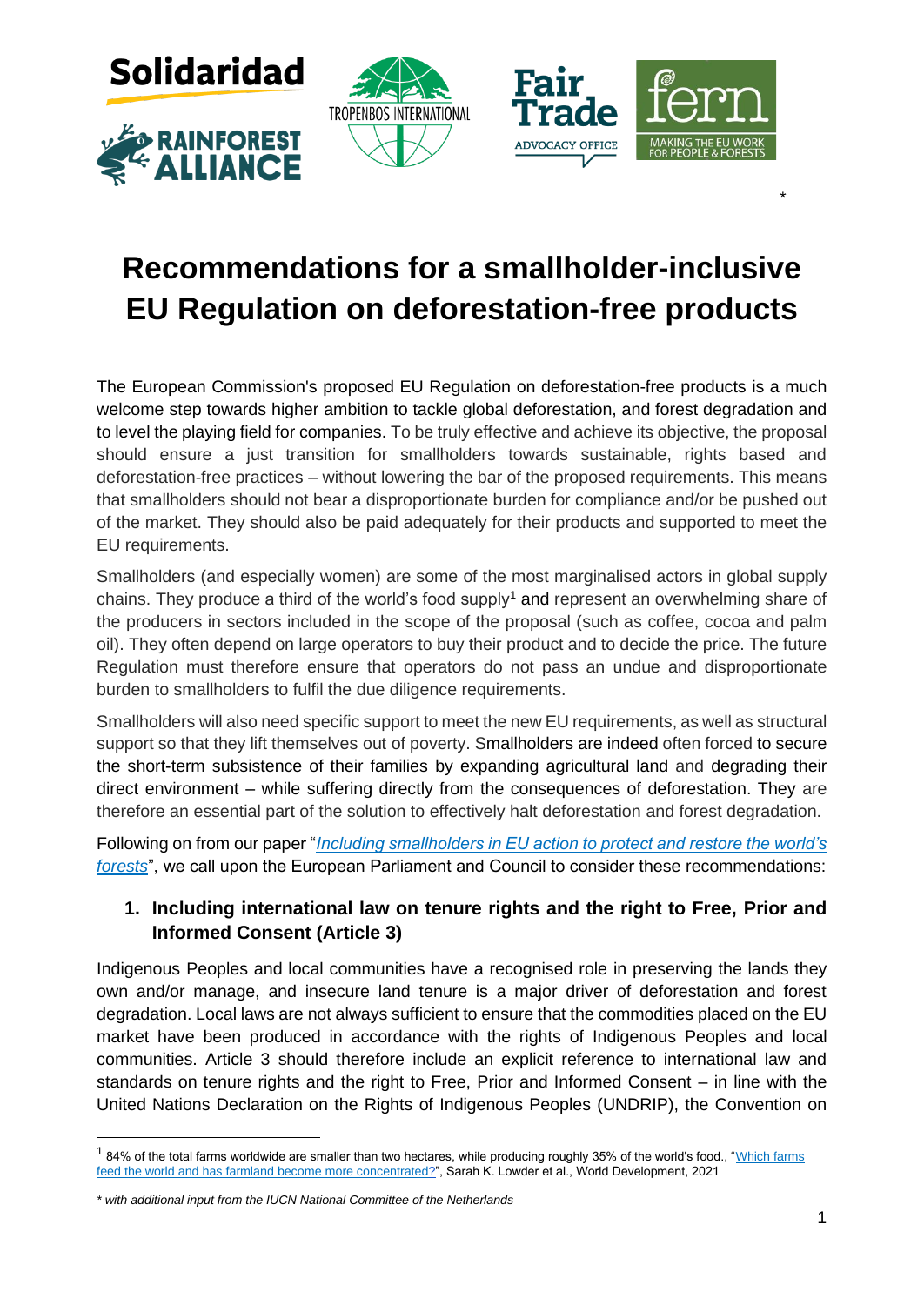Biological Diversity and the International Labour Organization Convention 169 and the Voluntary Guidelines on Tenure.

# **2. Spelling out the duty of operators to support the compliance of their suppliers (Article 4)**

The Regulation should explicitly mention that it is part of the operators' obligations to undertake reasonable, documented efforts to support their suppliers' compliance, including smallholders, with new EU requirements. This can be done through targeted investments, capacity building on the ground, and pricing mechanisms that would enable a living income for the producers, that covers the costs of sustainable and deforestation-free production.

# **3. Facilitating the application of the geolocation requirement to smallholders (Article 9)**

The Commission's proposed geolocation requirement is a key element to ensure the effectiveness of the Regulation and drive transformation through EU supply chains. However, it will be crucial to combine this ambitious traceability requirement with technical and financial support to build the capacity of smallholder and producer organisations to collect and manage the required data. This should be reflected in Article 28 on cooperation with third countries, and Article 9 should prepare the grounds for specific guidance to facilitate the application of the geolocation requirement in sectors where smallholders represent a significant share of producers. It is also essential to include a specific reference to the rights of producers to retain ownership and control over their proprietary data. 2

#### **4. Making the due diligence obligation smallholder-inclusive**

#### *a) Integrating meaningful engagement of stakeholders throughout the due diligence obligation (Article 8)*

Engagement and participation of relevant stakeholders, in particular with potentially impacted stakeholders and rights holders such as smallholders, Indigenous Peoples and local communities, is a key component of due diligence as recognised in existing international guidelines.<sup>3</sup> Such a requirement should therefore be explicitly embedded in the due diligence obligation outlined in the Regulation to ensure a high-quality due diligence process.

### *b) Preventing abusive disengagement as part of risk mitigation measures (Article 10)*

Some safeguards should be included in Article 10 to prevent abusive disengagement with suppliers, as an "easy" mitigation measure and a way to avoid costs. Instead, the Regulation should aim at encouraging long-term relationships with suppliers. This does not go against the prohibition element of the proposal, which applies to products: operators should work with their suppliers to tackle non-compliance. In line with existing standards, such as the Organisation for Economic Cooperation and Development (OECD) due diligence guidance for responsible business conduct, there should be some provisions to ensure disengagement is only undertaken when operators can demonstrate mitigation is not feasible or as a last resort measure after failed attempts of mitigation. Operators should also assess the impacts of a decision to disengage and,

 $^2$  Failure to secure this right would open the door to a loss of digital identity and increased vertical integration. Ensuring the farmers or cooperatives effectively own the data and systems to manage the latter will also help reduce the burden and risks of inefficiency linked to duplication, as smallholders are often requested to provide data multiple times for several trade partners in different systems.

<sup>&</sup>lt;sup>3</sup> [OECD Due diligence Guidance for responsible business conduct](http://mneguidelines.oecd.org/OECD-Due-Diligence-Guidance-for-Responsible-Business-Conduct.pdf) an[d UN Guiding Principles on Business and Human Rights](https://www.ohchr.org/documents/publications/guidingprinciplesbusinesshr_en.pdf)